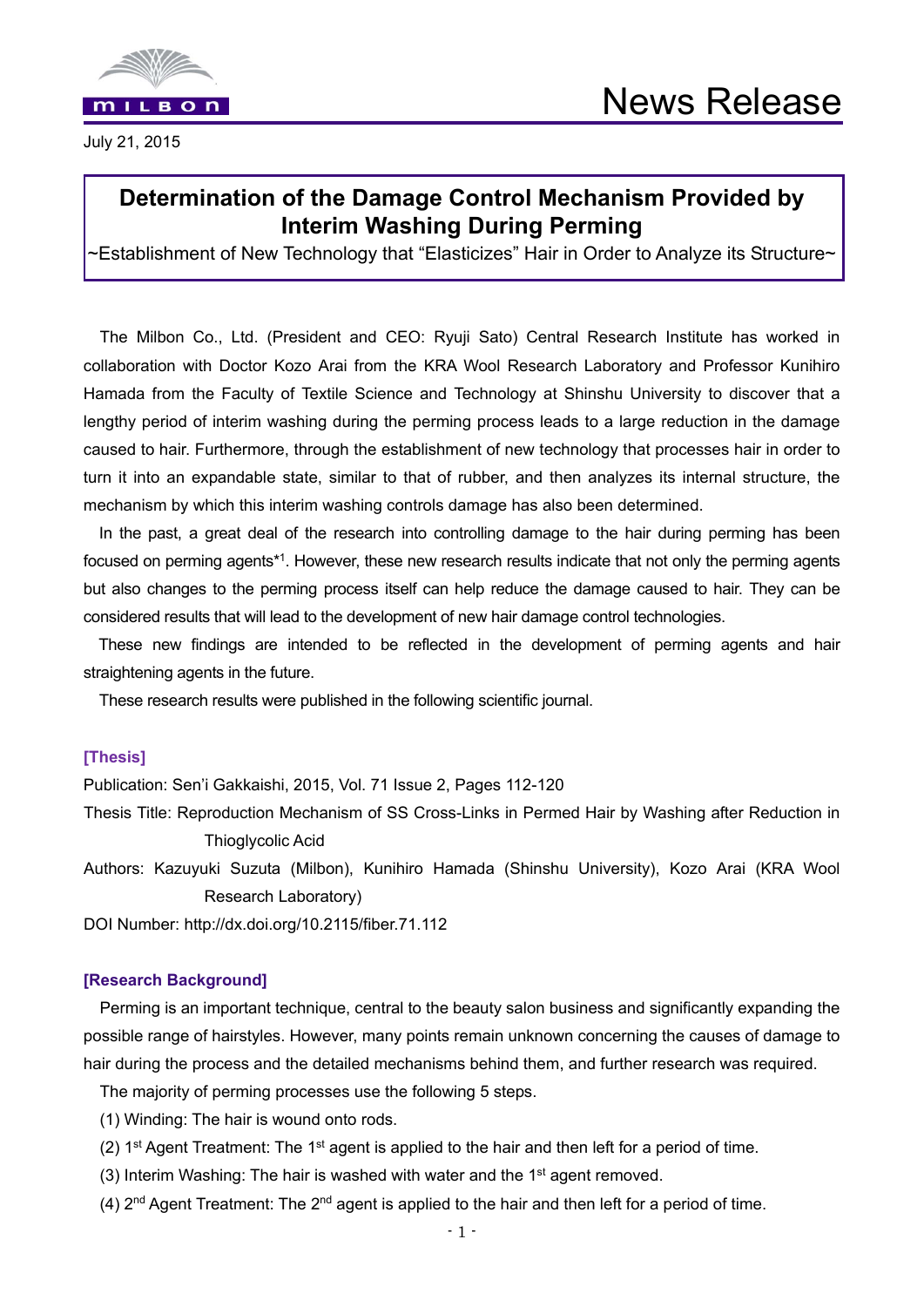

(5) Washing & Drying: The hair is washed with water and then dried with a dryer etc.

Almost all of the past research into the damage caused to hair by perming has been focused on the perming agents, and the effects on the hair caused by the other steps in this process have not been thoroughly investigated.

Milbon therefore settled upon step 3 in the above perming process, Interim Washing, and proceeded with research into the effects that interim washing has on the hair.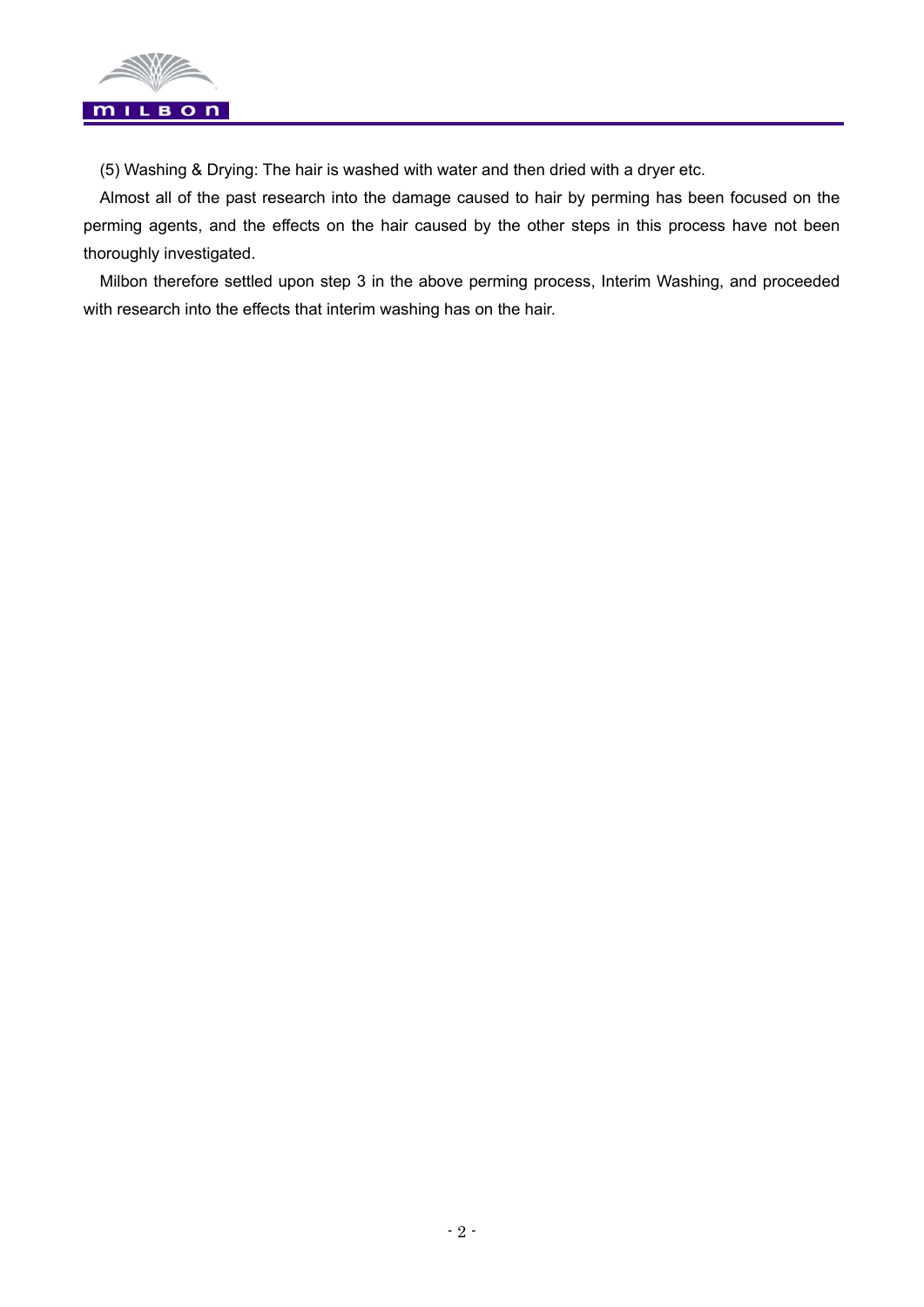

### **[Research Results]**

#### **~ Control of Damage to Hair Using Interim Washing ~**

Hair was permed using a range of different interim washing times, and the degree of damage caused to it by the perming process was then evaluated by measuring the tensile strength<sup>\*2</sup> of the hair. Interim washing during a standard perm is normally performed for a few minutes, but it was discovered that extending the period of interim washing greatly reduced the damage caused to the hair, (fig. 1).

### **~ Establishment of New Technology that "Elasticizes" Hair in Order to Analyze its Structure ~**

Hair is formed from a protein called keratin. It is comprised of a large number of disulfide bonds<sup>\*3</sup>, which recent research has determined can be classified into a variety of types depending upon their properties and functions. When disulfide bonds connect two proteins together it is called "intermolecular disulfide linkage," and these are thought to be the bonds that affect the strength of hair and in turn are affected by any damage to it. However, existing methods have never allowed for this intermolecular disulfide linkage to be analyzed separately from other types of bonds.

We therefore undertook the development of a process to analyze intermolecular disulfide linkage in isolation. When hair is treated with a special reagent it is transformed into a "rubber–like" state that allows it to expand and contract a great deal more than normal (fig. 2). By applying rubber elasticity theory<sup>\*4</sup> - a theory developed through research in such fields as industrial rubber - to this "elasticized" hair a method has been developed that allows just the condition of the intermolecular disulfide linkage within the hair to be analyzed.

#### **~ The Mechanism of Damage Control Through Interim Washing ~**

Using this new analytical method to investigate the changes in disulfide bonds during the interim washing process revealed that the longer the interim washing is performed for, the greater the reduction in the volume of lost intermolecular disulfide linkage (fig. 3). This correlates with the trend for interim washing time to reduce the damage taken by hair (fig. 1). Furthermore, it was discovered that the volume of intermolecular disulfide linkage is reduced by the 1<sup>st</sup> perming agent, but then increases again during interim washing (fig. 4).

It was therefore discovered for the first time ever that the reformation of intermolecular disulfide linkage via interim washing can be used to reduce the damage caused to hair during perming.

### **~Conclusion~**

It has generally been thought that due to the damage to hair during perming being caused by the perming agents, improvements to those agents were required in order to limit the damage caused to the hair. This research has shown that damage may be controlled not only by the perming agents but also by adjusting the "interim washing" step of the perming process. These results will be used as new technology for the prevention of damage to hair in the development of perming agents and hair straightening agents.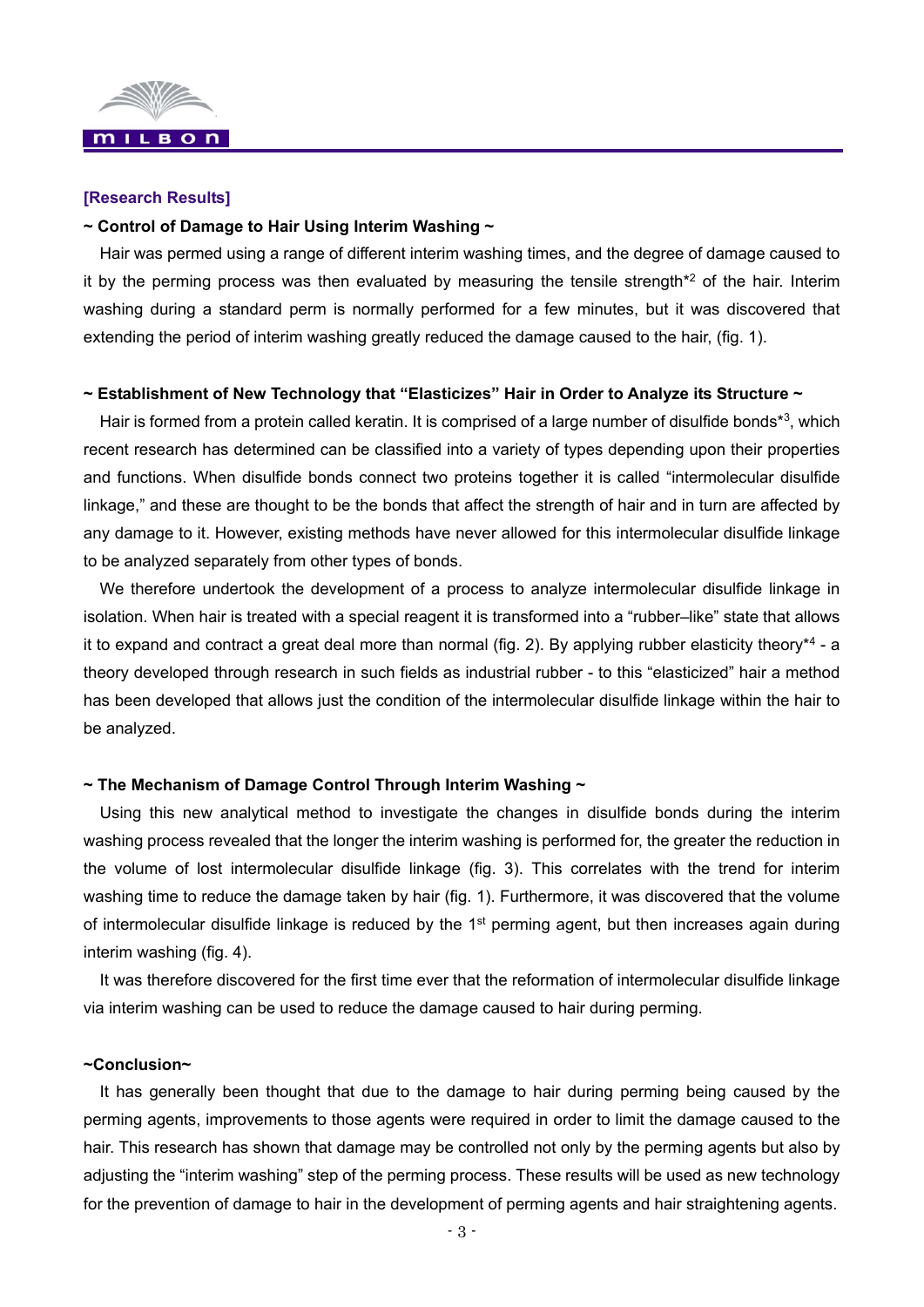



Fig.1 Changes in hair strength due to interim washing length during the perming process. Interim washing times as 1: 1 min, 2: 20 mins, 3: 4 hours, 4: 24 hours, 5: 72 hours. A is hair prior to being permed.

The longer interim washing is performed for, the stronger hair remains and the less damage it takes.



Fig. 2 The expansion and contraction of "elasticized" hair.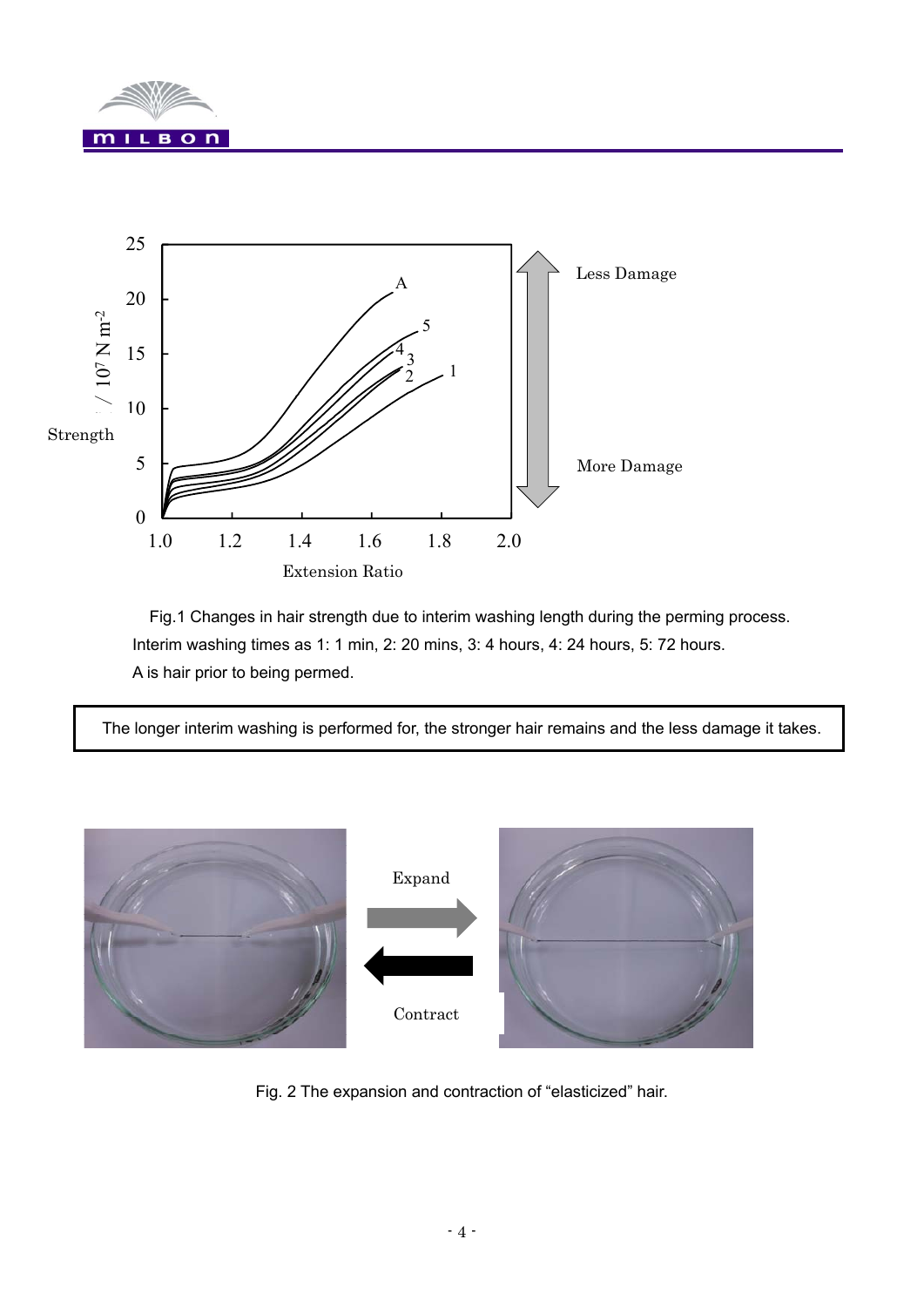



Fig.3 Changes in shear modulus in "elasticized" hair by interim washing time during the perming process.



Fig. 4 Changes in shear modulus in accordance with steps in the perming process.

The intermolecular disulfide linkage is reduced by the 1<sup>st</sup> agent, and then recovered through interim washing.